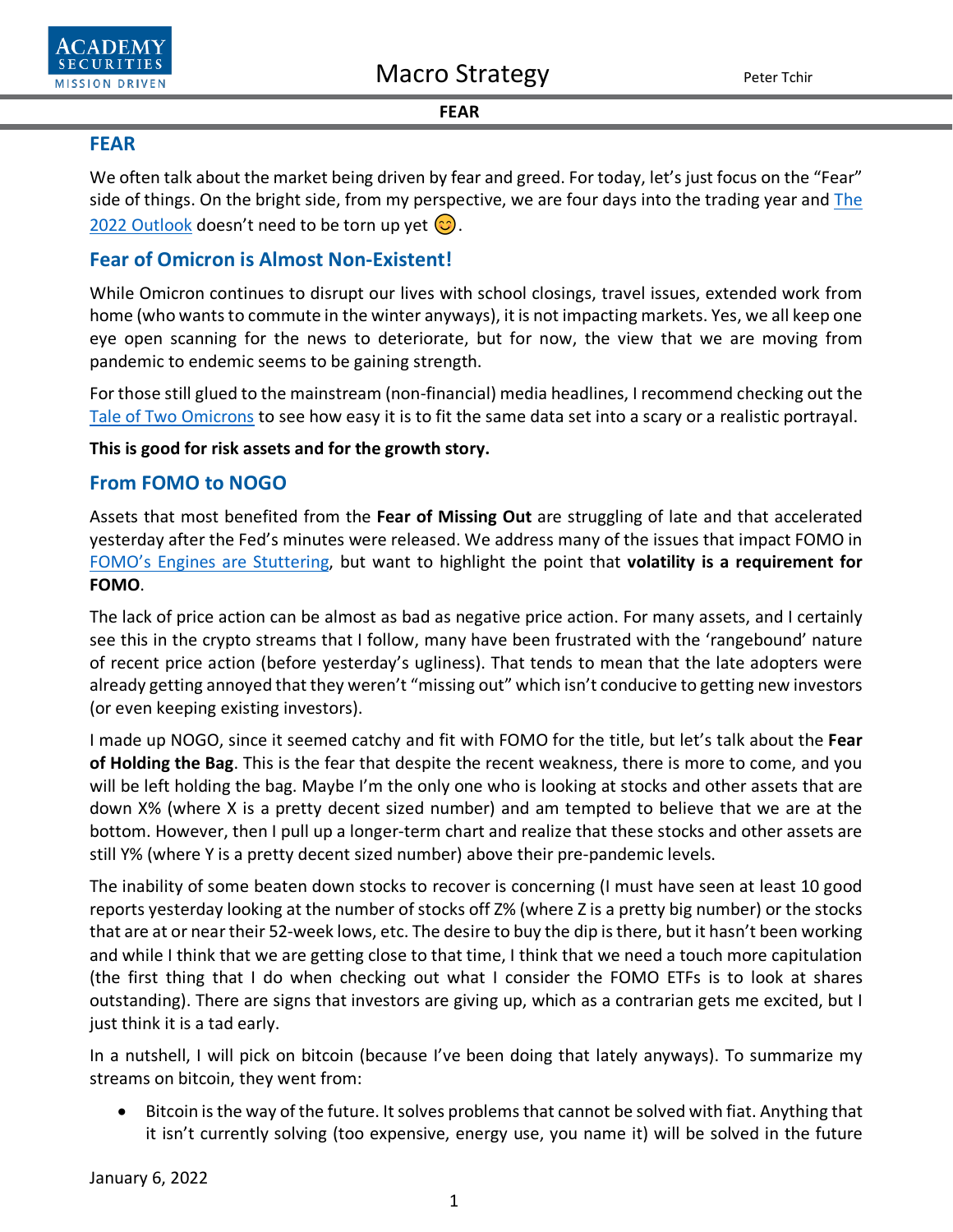

#### *FEAR*

because that is the power of decentralization, and you can "be happy staying poor" or get on board with the most disruptive asset of all-time.

To a stream that looks a bit more like:

• Why do you want to own a bunch of ones and zeros, where the "whales" control it, the game is rigged by the whales and the miners, costs are prohibitive, and the regulatory crackdowns are coming?

Social media has a way of allowing current sentiment to dominate conversations and while the above themes are a bit extreme, they do give (I think) a sense of **the information that the marginal buyer/seller is facing, and this is why I think that Fear of Bag Holding is still greater than Fear of Missing Out.**

## **Fear of the Fed (or a Policy Mistake)**

I was caught by surprise that the Fed was contemplating shrinking the balance sheet shortly after the first rate hike. I am still in the camp of zero to two hikes this year, but hadn't really spent much time on balance sheet reduction, given how reluctant the Fed has been to cut back on buying bonds. In theory, based on market conditions, they could have started reducing QE much sooner than they did and could have been done with it long ago. But that isn't what they did. I assumed, somewhat sloppily, that they'd maintain the balance sheet (like they did last time) while thinking about hiking again. **The minutes made it painfully clear that the Fed could initiate balance sheet reduction as early as this summer (if you believe in a late spring rate hike).** Could they walk back that statement and clarify what they meant? Maybe they just mean not re-investing interest?

**While I had not been looking for this, I've already been negative on FOMO assets, so this certainly helped that case.** 

## **Fear is the Mind Killer**

While there is much to fear, some of that fear is healthy and harnessing our fears and getting it right creates an opportunity to be greedy!

On the back of the minutes, **it is probably prudent to reduce risk across the board**, even in the sectors that I favor (cyclicals, dividend, value, re-opening) and even some asset classes (I'm still very constructive on credit, but overall stock market weakness will put pressure on spreads, with IG more correlated to the S&P and HY more correlated to the Russell 2000). **I continue to embrace "rotations" and believe that these sectors and asset classes will outperform**, but I'm leaning towards outperforming in a weak market, rather than outperforming in a strong market.

At the moment, rising yields are dragging many stocks (the Nasdaq being more closely tied to this than either the Dow or S&P 500). I suspect that we won't see a real bottom in stocks until we get a nasty, old-fashioned "risk-off" type of day (i.e., the sort of day when bonds rally and stocks still sell).

With the 10-year approaching 1.75% already this morning, we could see some more upward pressure on yields, but I think that move is closer to being done than starting. We have to get through payrolls on Friday, always a wildcard, and the market needs to figure out what early QT should mean for yields across the curve. I have to admit, I don't have a strong opinion on that at the moment, as I think it has bigger implications for risk assets than for yields.

# **In any case, 2022 is off with a bang and we will all have to work hard to navigate it!**

January 6, 2022